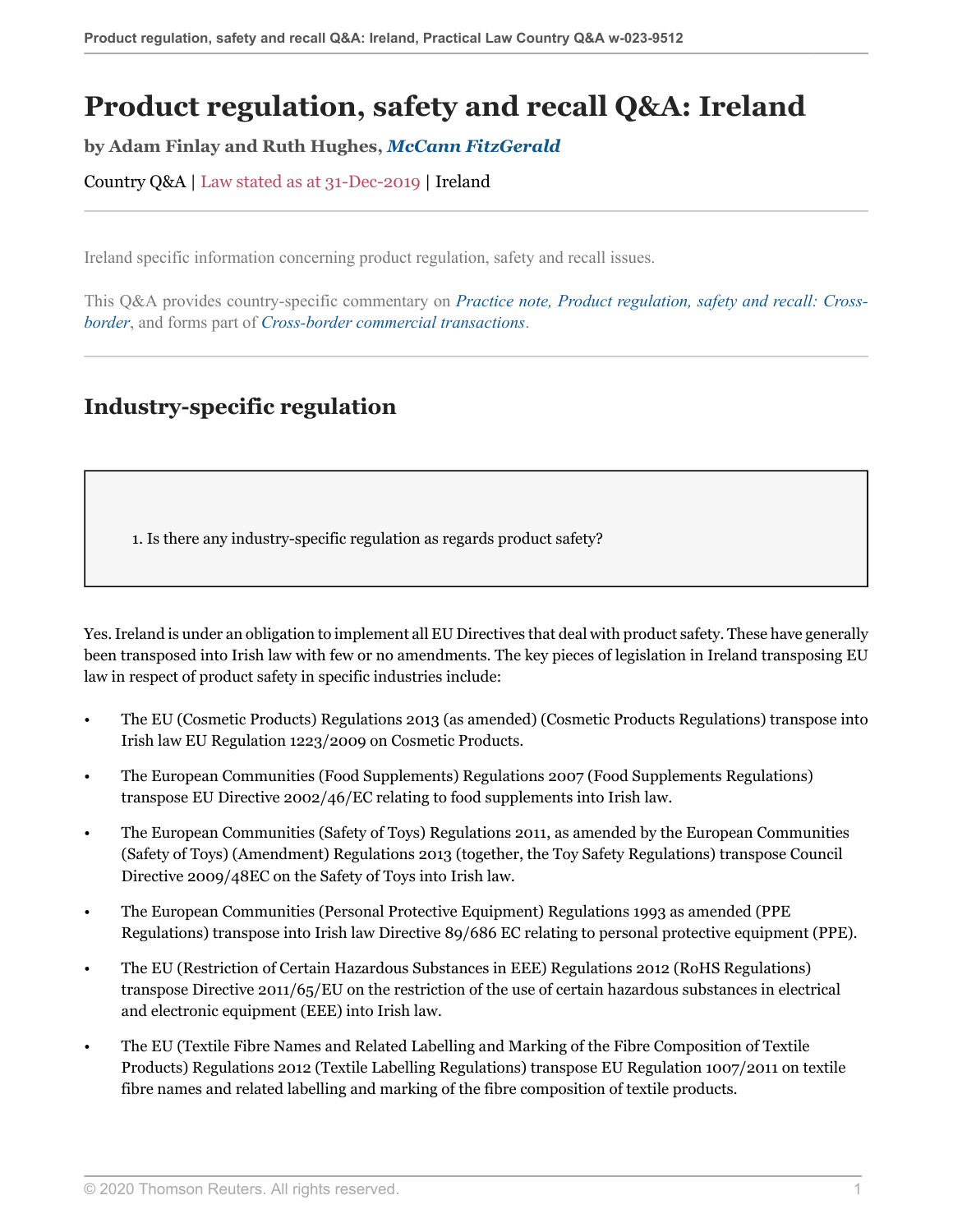- The EC (Labelling of Footwear) Regulations 1996 (Footwear Regulations) transpose EU Directive 94/11/EC relating to the labelling of the materials used in the main components of footwear for sale to consumers.
- The Chemicals Act 2008 and the Chemicals (Amendment) Act 2010, (together, the Chemicals Acts) provide a framework for the implementation and enforcement of a number of EU Regulations concerning chemicals in Ireland.

## **Consumer product legislation**

2. How is general product safety regulated in the national jurisdiction? Does national law impose any product safety obligations over and above those contained in the 2001 General Product Safety Directive?

The European Communities (General Product Safety) Regulations 2004 (Product Safety Regulations), as amended, give effect to the 2001 General Product Safety Directive in Ireland and apply to all products which are not subject to specific safety requirements imposed by EU law (see *[Question 1](#page-0-0)*).

The obligations imposed by the Product Safety Regulations largely mirror the obligations imposed by the 2001 General Product Safety Directive. They generally prohibit the placing of a product on the market "unless it is a safe product".

A "safe product" is defined in the Product Safety Regulations as "any product which, under normal or reasonably foreseeable conditions of use including duration, and where applicable, putting into service, installation and maintenance requirements, does not present any risk or only the minimum risks compatible with the product's use, considered to be acceptable and consistent with a high level of protection for the safety and health of persons".

The following factors should be taken into consideration in determining the safety of a product:

- The characteristics of the product, including its composition, packaging, instructions for assembly and, where applicable, for installation and maintenance.
- The effect of the product on other products, where it is reasonably foreseeable that it will be used with other products.
- The presentation of the product, the labelling, any warnings and instructions for its use and disposal and any other indication or information regarding the products.
- The categories of consumers at risk when using the product, in particular children and the elderly.

A producer must provide consumers with all relevant information relating to a product placed on the market, to enable them to assess the risks inherent in the product and to take precautions against those risks (*Regulation 6, Product Safety Regulations*). A "producer" is defined as the manufacturer of a product (when the manufacturer is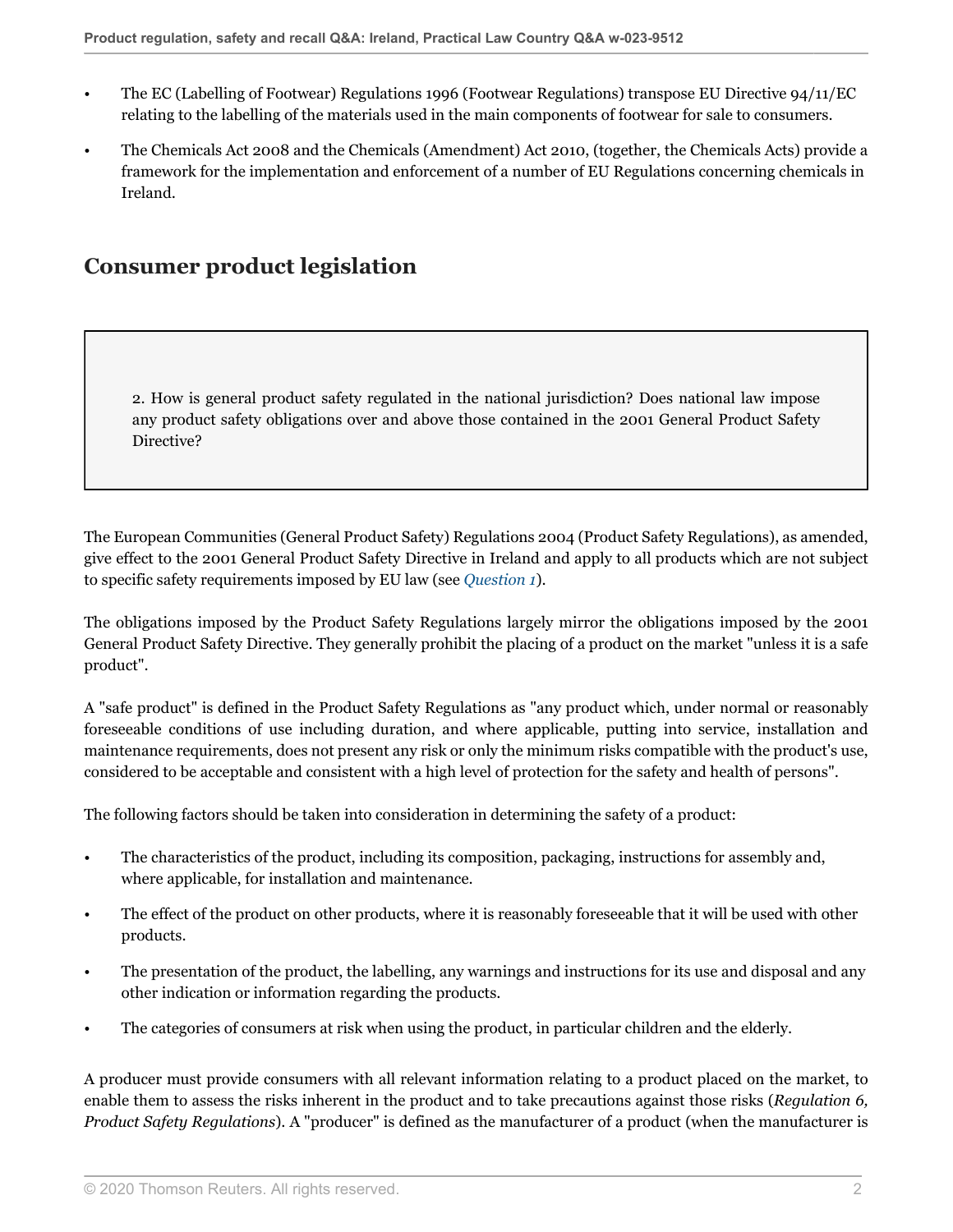established in the EU), the manufacturer's representative (when the manufacturer is not established in the EU, or if there is no representative in the EU, the importer of the product), or other professionals in the supply chain (in so far as their activities may affect the safety of the product).

A distributor must act with due care to ensure that any product they supply is a safe product (*Regulation 7, Product Safety Regulations*). A "distributor" is defined as "any professional in the supply chain whose activity does not affect the safety properties of a product".

Where a producer or distributor of a product knows that a product which they have placed on the market poses a safety risk to a consumer, the producer or distributor must inform the Competition and Consumer Protection Commission (CCPC). If a product which has been placed on more than one market (that is, two or more member states) is recalled, the CCPC must notify the European Commission via RAPEX. The RAPEX system was introduced by the 2001 General Product Safety Directive to allow for the rapid exchange of information between EU authorities if a non-food consumer product poses a serious risk to the healh and safety of consumers. The European Commission then transmits this information to all EU member states.

3. How is product safety legislation enforced in the national jurisdiction? What powers do the enforcement authorities have?

There is no single body with responsibility for enforcing consumer safety legislation in Ireland. Rather, particular product sectors have their own enforcement agencies.

## **Competition and Consumer Protection Commission (CCPC)**

The CCPC is responsible for enforcing the Product Safety Regulations, the Textile Labelling Regulations and the Toy Safety Regulations. The CCPC is also the competent authority for the regulation of PPE for recreational use. However, the use of PPE in the workplace is the responsibility of the Health and Safety Authority (HSA).

Under the Product Safety Regulations, the CCPC may issue directions in respect of products which pose risks in certain conditions or to certain persons. The directions may require that the product is suitably marked with clear warnings on the risks it may present, or prohibit the placing of the product on the market.

Where a dangerous product has been placed on the market, the CCPC may issue a direction which requires the immediate withdrawal of the product from the marketplace and that consumers are alerted to the risks presented by the product.

Where a person contravenes the Toy Safety Regulations, the CCPC may:

- Issue a contravention notice, directing that person to either remedy the contravention or to remove the toy from the market by a specified date.
- Issue a prohibition notice in circumstances where there is, or is likely to be, a situation or activity relating to a toy that involves a serious risk to safety or health. The prohibition notice may include directions as to the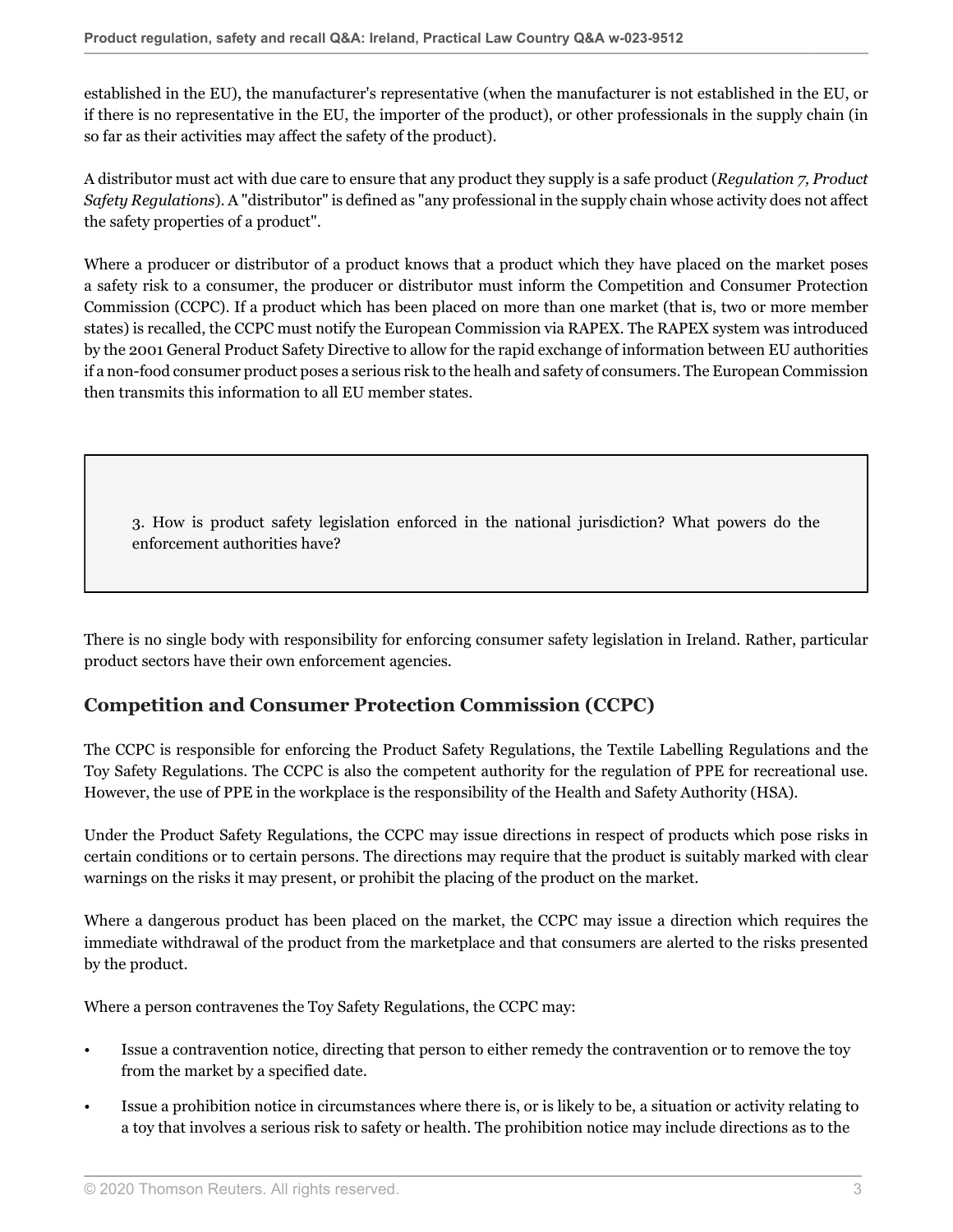measures to be taken to remedy any contravention or to comply with the notice, and to bring the notice to the attention of any affected person or the public generally.

If a person fails to comply with a prohibition notice, an application may be made ex parte to the Irish High Court for an order prohibiting the continued contravention of the notice.

Under the Textile Labelling Regulations, the CCPC may issue a compliance notice directing the person to whom it is served to remedy a contravention of the Textile Labelling Regulations and to carry out any other requirements which may be considered appropriate. It is an offence to fail to comply with a compliance direction or a requirement specified in the compliance notice without reasonable excuse.

## **Health Products Regulatory Authority**

The Health Products Regulatory Authority (HPRA) is the competent authority for, among other things, the regulation of cosmetics in Ireland.

Where an authorised officer of the HPRA is of the opinion that there is non-compliance with the Cosmetic Product Regulations, the authorised officer may serve a compliance notice on the person concerned, which may identify corrective actions to be taken or direct the person concerned to ensure that the cosmetic product is not placed or made available on the market until the product is in conformity with the Cosmetic Products Regulations.

Where a person fails to comply with a compliance notice, or where an authorised officer of the HPRA is of the opinion that a cosmetic product does not comply with the Cosmetic Product Regulations or poses a serious risk to human health, the officer may serve a prohibition order on the person which prohibits the product is not placed or made available on the market or directs the person to destroy the product within a specified time.

## **Food Safety Authority of Ireland**

The Food Safety Authority of Ireland (FSAI) is the competent body responsible for the enforcement of the Food Supplement Regulations in Ireland.

Where an authorised officer of the FSAI suspects that a food supplement does not comply with the Food Supplements Regulations, the authorised officer may seize, remove, detain or direct the withdrawal of that food supplement from the market.

## **Environmental Protection Agency**

The Environmental Protection Agency (EPA) is the designated market surveillance authority for the enforcement of the RoHS Regulations. Non-compliance with the RoHS Regulations may result in the EPA imposing a fine or ordering a product recall.

## **Health and Safety Authority**

In relation to the Chemicals Acts, the HSA is the main competent authority for a number of EU Regulations concerning chemicals. However, five other national authorities also have administration or enforcement obligations under the Chemicals Acts: the Minister for Agriculture, Fisheries and Food, the EPA, Beaumont Hospital Board, the Revenue Commissioners and the Irish National Accreditation Board (INAB).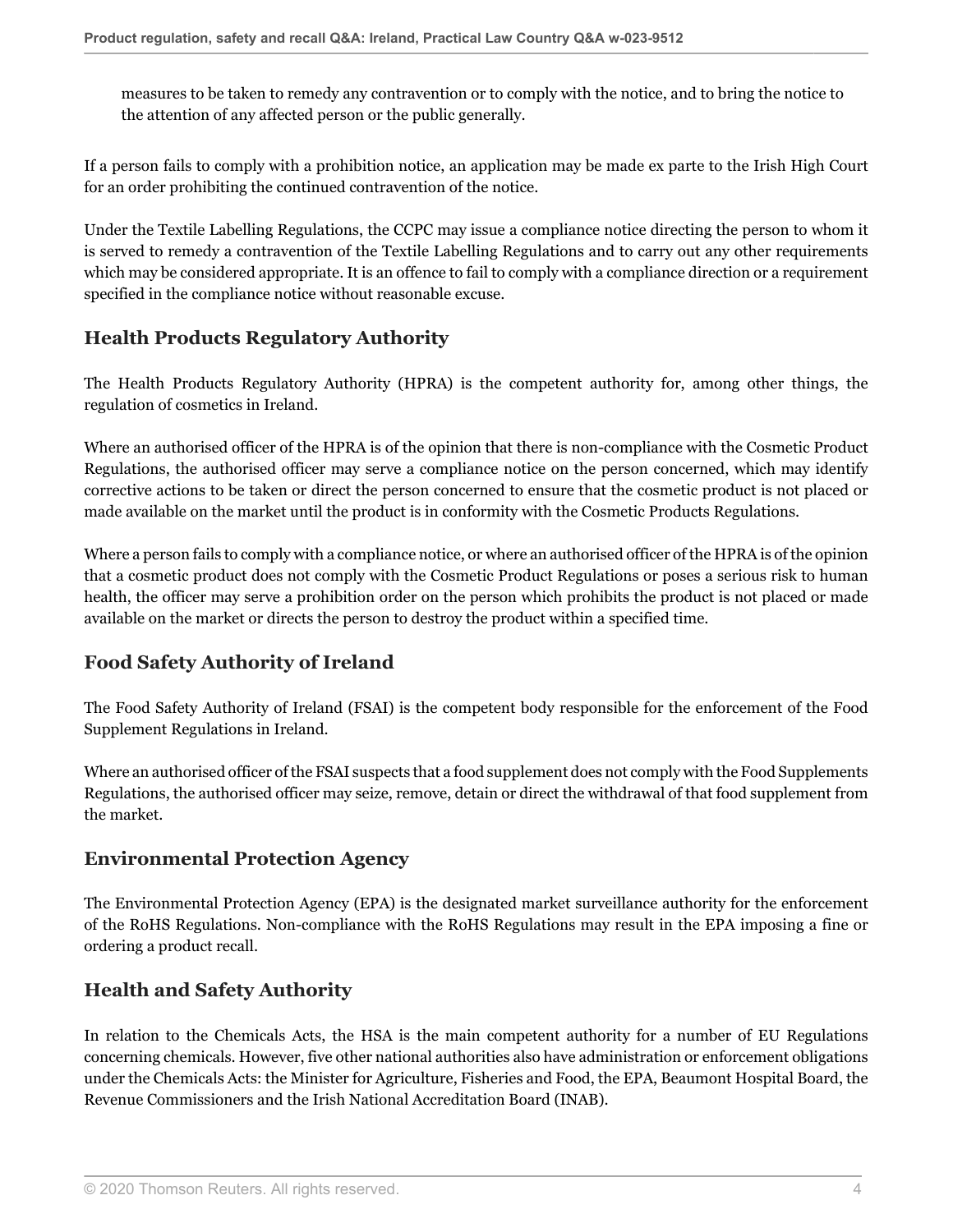<span id="page-4-0"></span>4. What sanctions are imposed under national law for breach of product safety legislation?

An offence under the Product Safety Regulations may be prosecuted summarily by the CCPC. There is no method by which an offence can be prosecuted on indictment under the Product Safety Regulations.

A person guilty of an offence under the Product Safety Regulations (for example, by placing a dangerous product on the market, failing to provide consumers with the relevant information to enable them to assess the risks inherent in a product or failing to act with due care to ensure the product supplied is safe) is liable on summary conviction to a fine not exceeding EUR3,000 or to imprisonment for a term not exceeding three months, or both.

5. Does national law imply any terms into a contract in relation to product safety? Can they be excluded?

The Sale of Goods Act 1893 and the Sale of Goods and Supply of Services Act 1980 (SGSSA) imply a number of terms into a contract for the sale of goods. The following relate to product safety:

- **Description.** It is an implied condition that goods will correspond with the description provided (*section 13, Sale of Goods Act 1893*). If goods are sold by description and sample, it is not sufficient that the bulk of the goods correspond with the sample if the goods do not also correspond with the description.
- **Merchantable quality.** It is an implied condition that the goods must be of merchantable quality unless:
	- defects have been specifically brought to the buyer's attention before the contract has been made; or
	- the buyer examines the goods before the contract has been made as regards defects which that examination ought to have revealed.

#### (*Section 14(2), Sale of Goods Act 1893.*)

• **Fit for purpose.** Where the seller sells goods in the course of a business and the buyer, expressly or by implication, makes known to the seller a particular purpose for which the goods are being purchased, there is an implied condition that the goods are reasonably fit for that purpose, whether or not that is a purpose for which the goods are commonly supplied (*section 14(4), Sale of Goods Act 1893*). This condition is not implied where the circumstances show that the buyer does not rely, or that it is unreasonable for the buyer to rely, on the seller's skill or judgement.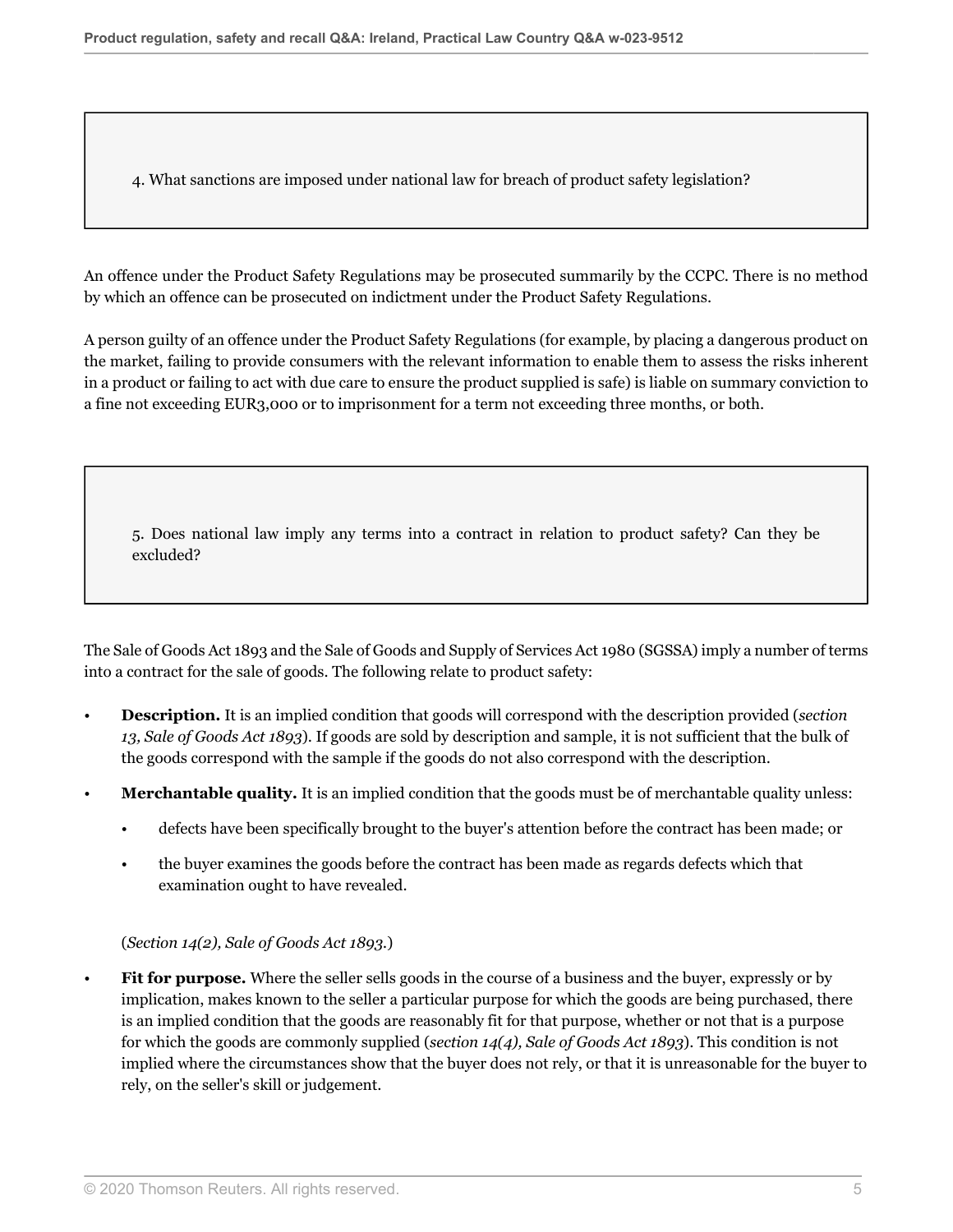• **Materials used.** A term is implied in a contract for the supply of a service that a supplier acting in the course of a business will use materials which are sound and reasonably fit for the purpose for which they are required (*section 39, SGSSA*).

The implied conditions with regards to merchantable quality and fitness for purpose may never be excluded where the buyer deals as a consumer. Any provisions attempting to do so will be deemed void. In any other case, attempts to exclude liability for these implied conditions will not be enforceable unless it is shown that it is fair and reasonable (*section 55, Sale of Goods Act 1893*).

6. Do product safety regulations apply equally to imported products?

Yes. The Product Safety Regulations apply to all products. Products cannot be placed on the market within the EU unless they conform to the relevant EU laws.

7. Does national law regulate the safety of packaging?

Yes. In determining the safety of a product, the "characteristics of the product, including its composition, packaging, instructions for assembly and where applicable, for installation and maintenance" must be taken into consideration (*Regulation 4(2)(a), Product Safety Regulations*).

In addition, the Packaging (Essential Requirements) Regulations 2014 (Packaging Regulations) implement Directive 94/62/EC on Packaging and Packaging Waste (as amended) in Ireland. The Packing Regulations set out the requirements that all items of packaging must meet before being placed on the Irish market. They are enforced by the EPA and local authorities.

Under the Packaging Regulations, the essential requirements in respect of packaging are as follows:

- Packaging must be manufactured so that the packaging volume and weight are limited to the minimum adequate amount to maintain the necessary level of safety, hygiene and acceptance for the packed product to the consumer.
- Packaging must be designed, produced and placed on the market in such a way as to permit its reuse or recovery, including recycling, and to minimise its impact on the environment when packaging waste or residues from packaging waste management operations are disposed of.
- Packaging must be manufactured so that the presence of noxious and other hazardous substances and materials as constituents of the packaging material or any of the packaging components is minimised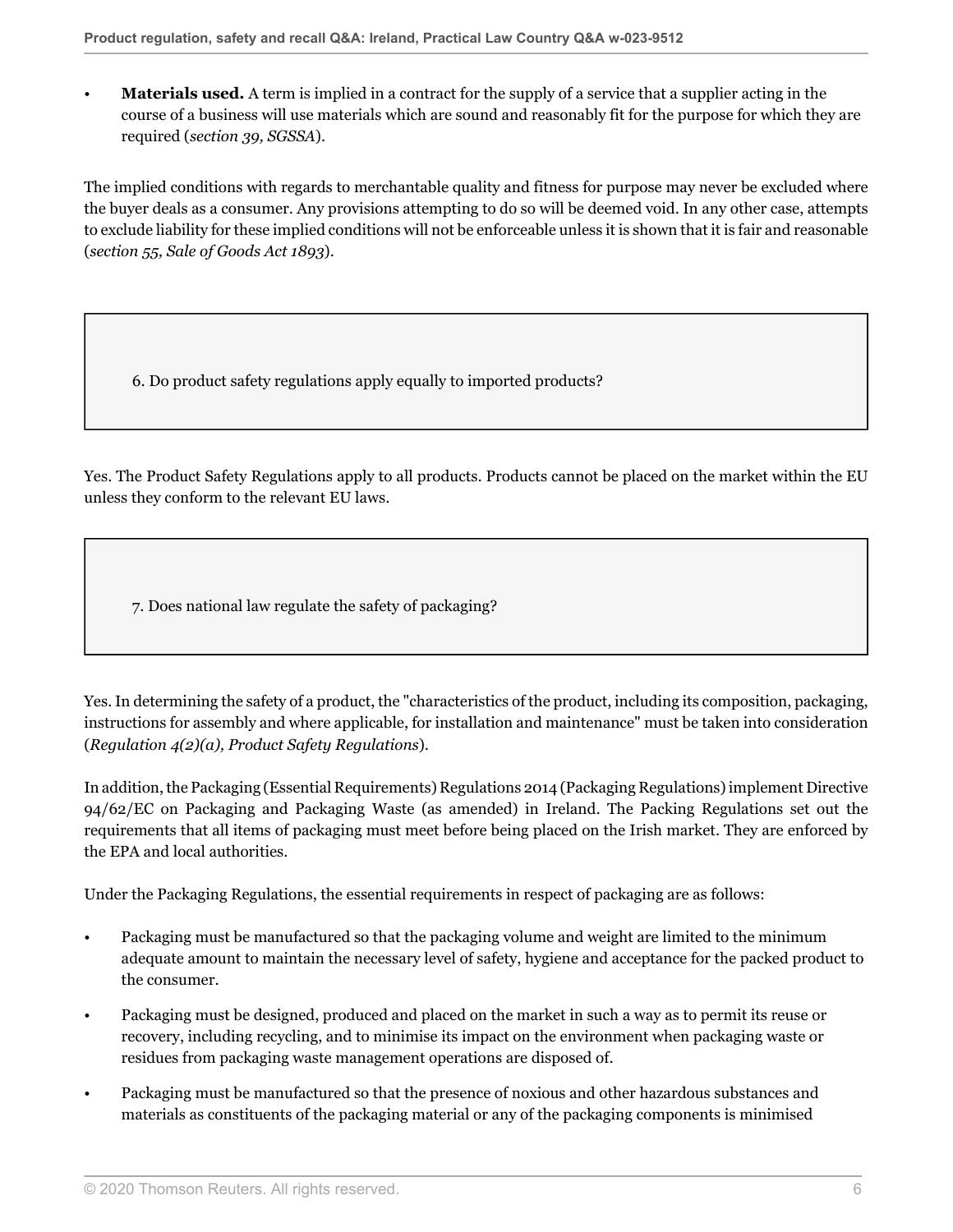with regard to their presence in emissions, ash or leachate when packaging or residues from management operations or packaging waste are incinerated or landfilled.

Schedule 4 of the Packaging Regulations sets out a number of requirements in relation to the reusable nature of packaging, including the requirement that "the physical properties and characteristics of the packaging must enable a number of trips or rotations in normally predictable conditions of use".

The Packing Regulations also set out a number of requirements specific to the recoverable nature of packaging:

- Packaging must be manufactured in such a way as to enable the recycling of a certain percentage by weight of the materials used into the manufacture of marketable products, in compliance with current standards in the EU. The establishment of this percentage may vary, depending on the type of material of which the packaging is composed.
- Packaging waste processed for the purpose of energy recovery must have a minimum inferior calorific value to allow optimisation of energy recovery.
- Packaging waste processed for the purpose of composting must be of such a biodegradable nature that it should not hinder the separate collection and the composting process or activity into which it is introduced.
- Biodegradable packaging waste must be of such a nature that it is capable of undergoing physical, chemical, thermal or biological decomposition so that most of the finished compost ultimately decomposes into carbon dioxide, biomass and water.

Packaging must also comply with certain heavy metal concentration limits (*Regulation 29, Packaging Regulations*).

8. What provision does national law make for product recall? Is it mandatory or voluntary?

Producers must adopt measures commensurate with the characteristics of the product, to enable the producer to:

"(a) be informed of the risks which the product might pose, or

(b) choose to take appropriate action, including, if necessary to avoid such risks, withdrawal of the product in question from the market, adequately and effectively warning consumers, or recall of the product from consumers. Recall shall take place as a last resort where other measures do not suffice to prevent the risks involved."

#### (*Regulation 6(3), Product Safety Regulations.*)

The decision to recall a product is determined on a case-by-case basis and must be assessed in the light of a risk assessment undertaken in accordance with the methodology contained in Commission Decision 2010/15/EU. A producer who does not undertake appropriate actions to avoid the risks posed by their product, which may include a product recall in appropriate circumstances, risks criminal sanctions.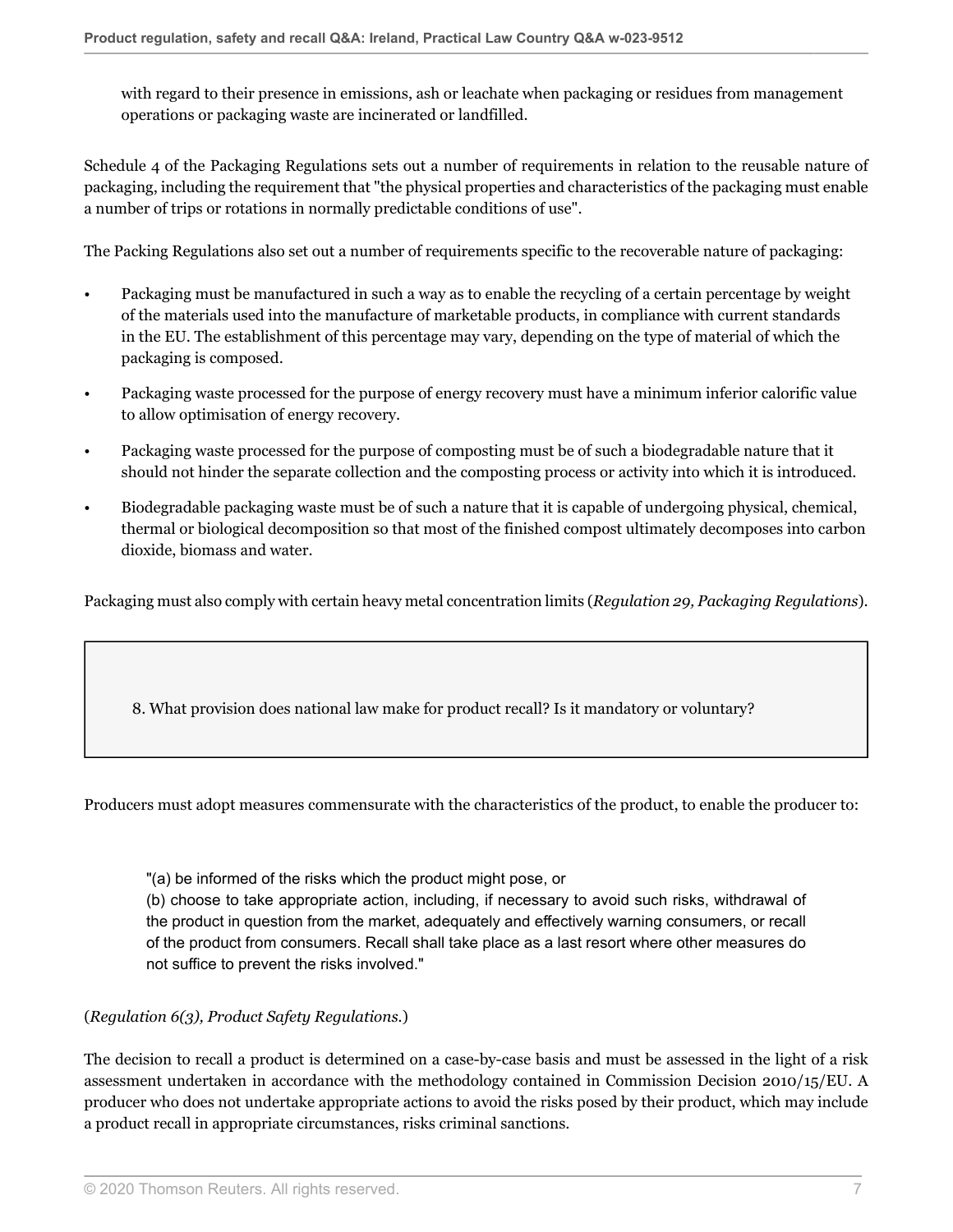In addition to the requirements under the Product Safety Regulations, an obligation to recall unsafe products may also exist under general civil liability principles, for example under the Liability for Defective Products Act 1991 (which was implemented to give effect to Directive 85/374/EEC on Product Liability). The Liability for Defective Products Act 1991 imposes a duty on those who supply products to ensure, as far as is reasonably practical, that users will not be harmed by them.

The CCPC has the express power to order a product recall (*Regulation 9(1)(f), Product Safety Regulations*). A person who fails to comply with a direction of the CCPC to recall a product is guilty of an offence.

9. Are there any sanctions for failure to initiate a product recall exercise?

While it is not an offence under the Product Safety Regulations to fail to initiate a product recall, it is an offence to fail to comply with a direction of the CCPC to recall a product.

An offence under the Product Safety Regulations may be prosecuted summarily by the CCPC (see *[Question 4](#page-4-0)*). A person guilty of an offence under the Product Safety Regulations is liable on summary conviction to a fine not exceeding EUR3,000 or to imprisonment for a term not exceeding three months, or both.

In circumstances where a manufacturer or retailer is aware that a product it has supplied is dangerous but does not initiate a product recall, the manufacturer or retailer may be liable to anyone injured by the product under the Liability for Defective Products Act 1991 or under the common law tort of negligence.

**Contributor details**

**Adam Finlay, Partner**

**McCann FitzGerald E** *[adam.finlay@mccannfitzgerald.com](mailto:adam.finlay@mccannfitzgerald.com)*

**Ruth Hughes, Associate**

**McCann FitzGerald E** *[ruth.hughes@mccannfitzgerald.com](mailto:ruth.hughes@mccannfitzgerald.com)*